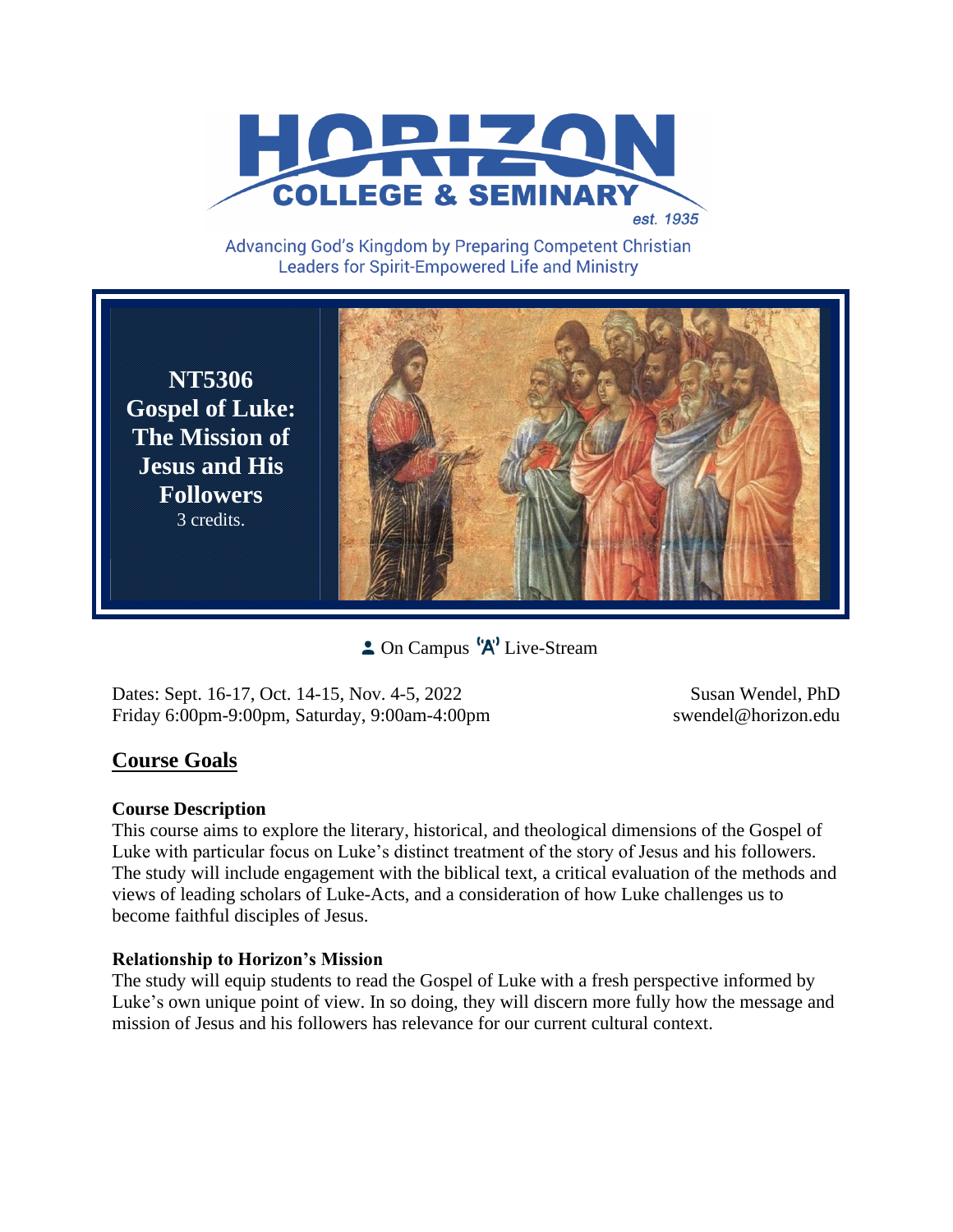# **Course Competencies and Learning Outcomes**

To demonstrate competency in biblical and theological literacy*,* students will

- 1. Recognize the literary artistry, theology, and historical context of the Gospel of Luke as well as its unique purpose, content, and structure.
	- *Assessment:* Book Review, Commentary Notes, Final Paper
- 2. Analyze key Lukan themes through a careful study of major events in each chapter of the Gospel and through discussion of scholarly contributions to Lukan studies.
	- *Assessment:* Gospel of Luke Reading, Book Review, Panel Article Assignments
- 3. Identify the key characteristics of Luke's portrayal of the identity and mission of Jesus and his disciples, and grapple with their relevance for our contemporary context.
	- *Assessment:* Final Paper, Book Review
- 4. Evaluate how Lukan descriptions of the plan of God and the identity of his people ought to challenge us to reshape our own perspectives.
	- *Assessment:* Final Paper

# **Course Work**

# **Required Readings**

- Aland, Kurt, ed. *Synopsis of the Four Gospels.* New York: United Bible Societies, 1985. ISBN: 978-1585169429. **\*\*Note: Newer and older editions are acceptable, but please be sure to purchase the English Edition (not the Greek Edition or the Greek-English Edition).**
- Green, Joel B. *The Gospel of Luke.* New International Commentary on the New Testament. Grand Rapids: Eerdmans, 1997. ISBN: 978-0802823151.
- Kuhn, Karl Allen. *The Kingdom According to Luke and Acts: A Social, Literary, and Theological Introduction*. Grand Rapids: Baker Academic, 2015. ISBN: 978-0801048876.
- Perrin, Nicholas. *Luke: An Introduction and Commentary*. TNTC, 3. Downer's Grove, IL: Intervarsity, 2022. ISBN: 978-1514005354.

Select articles – available on Populi.

\*\*While students have the benefit of accessing their textbooks online through the [Digital](https://saskatoon.mlasolutions.com/m5/catalog/(S(3h21syce2tpjqj0wea2rbnzr))/Default.aspx?installation=HRZN)  [Theological Library,](https://saskatoon.mlasolutions.com/m5/catalog/(S(3h21syce2tpjqj0wea2rbnzr))/Default.aspx?installation=HRZN) they will not have access to the Digital Theological Library upon graduation. Therefore, we encourage students to purchase select textbooks to build their personal library. For your convenience, Horizon has partnered with Kennedy's Parable to provide textbooks.

# **Course Assignments and Activities**

- 1. *Commentary Notes*: Read the introductions to both commentaries (Perrin and Green) and provide brief point-form summaries of the introductions. (10%)
	- Related learning outcome(s): #1
	- **Assignment length:** 4-5 pages (2-3 pages per commentary)
	- **Due date:** Sept. 16, 2022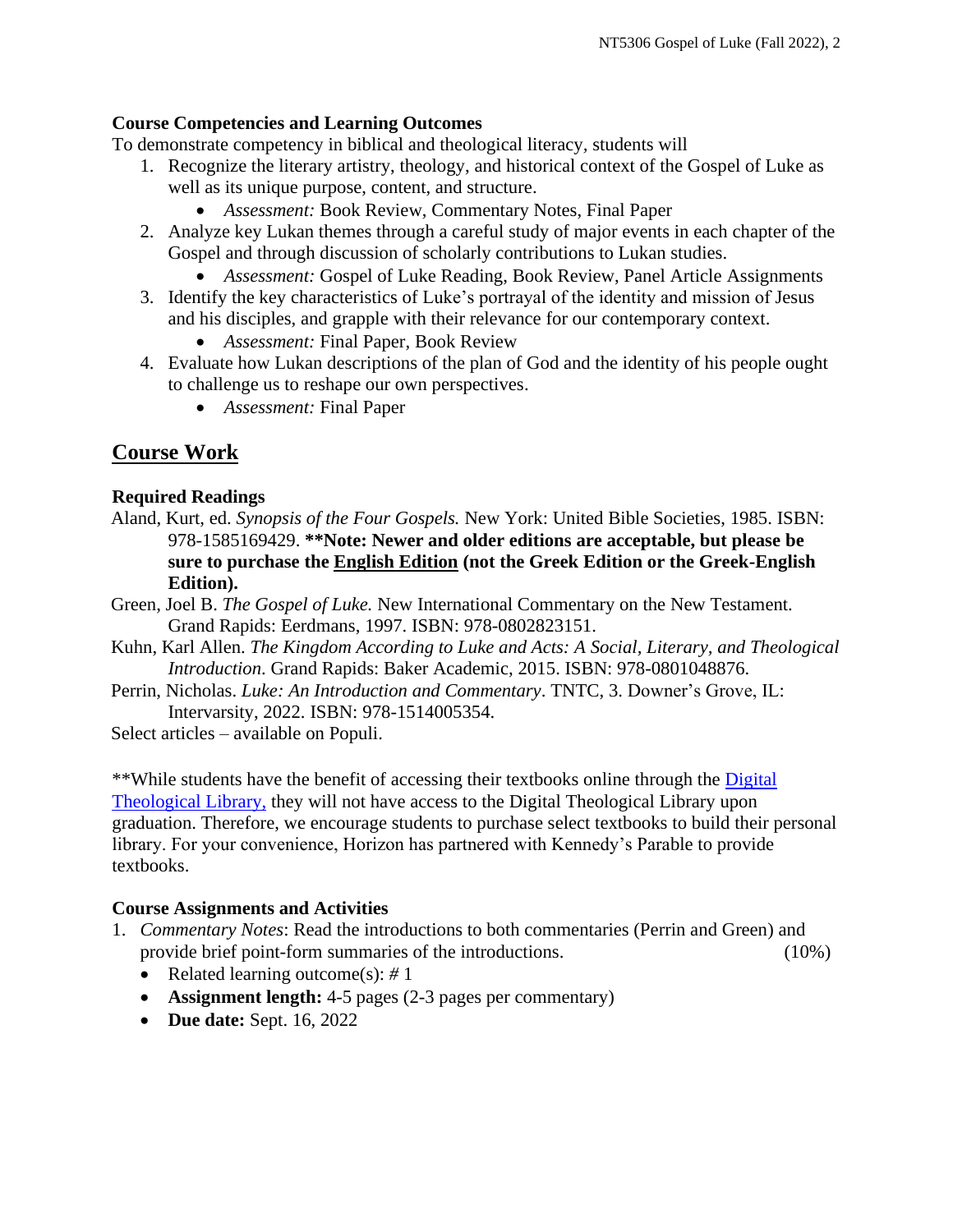- 2. *Gospel of Luke Reading*: Read the Gospel of Luke twice in its entirety and indicate in an email to the professor that you have completed this assignment. (5%)
	- Related learning outcome(s): #2
	- **Due date:** Sept. 16, 2022
- 3. *Book Review*: Read and prepare a review of Karl Allen Kuhn's *The Kingdom According to Luke and Acts*. (25%)

The book review should have two main parts: 1) Description of the book and 2) evaluation of the author's purpose. **See Appendix A for detailed instructions for the book review.**

- Related learning outcome(s): *#* 1-3
- **Assignment length:** 4-5 pages (1200-1500 words)
- **Due date: Oct. 1, 2022**
- 4. *Panel Article Assignments* (30%)

In the second and third weekends of the course, there will be discussion panels that address important secondary literature on select topics from the Gospel of Luke. **See panel article information and instructions in Appendix B below.**

## **The articles are listed in Appendix B and will be posted in a file in the Lessons section of Populi.**

- Related learning outcome(s): #2
- **Assignment length:** Oral participants one-page point-form summary; non-participants – 3-page summary of 3 articles
- **Due date:** Panel 1 Oct. 15, 2022; Panel 2 Nov. 5, 2022
- 5. *Final Paper* (30%)

Write a research paper on a key theme or passage from the Gospel of Luke. The paper will demonstrate thorough, careful study of the biblical texts in thoughtful interaction with important secondary sources (at least 10 sources). Further instructions will be provided on the first day of class.

- Related learning outcome(s): *#* 1, 3, 4
- **Assignment length:** 10 pages (3000 words)
- **Due date:** Dec. 3, 2022

### **Estimate of Time Investment** (individual time investments may vary)

| Classroom time               | $30$ hrs                     |                 | <b>Assignment Weighting</b> |
|------------------------------|------------------------------|-----------------|-----------------------------|
| 1. Commentary Notes          | $10$ hrs                     | Sept. $16$      | 10%                         |
| 2. Gospel of Luke Reading    | 5 hrs                        | Sept. 16        | 5%                          |
| 3. Book Review               | $25$ hrs                     | Oct. 1          | 25%                         |
| 4. Panel Article Assignments | $20$ hrs                     | Oct. 15, Nov. 5 | 30%                         |
| 5. Final Paper               | $30$ hrs                     | Dec. 3          | 30%                         |
|                              | Total = $\vert \sim 120$ hrs |                 |                             |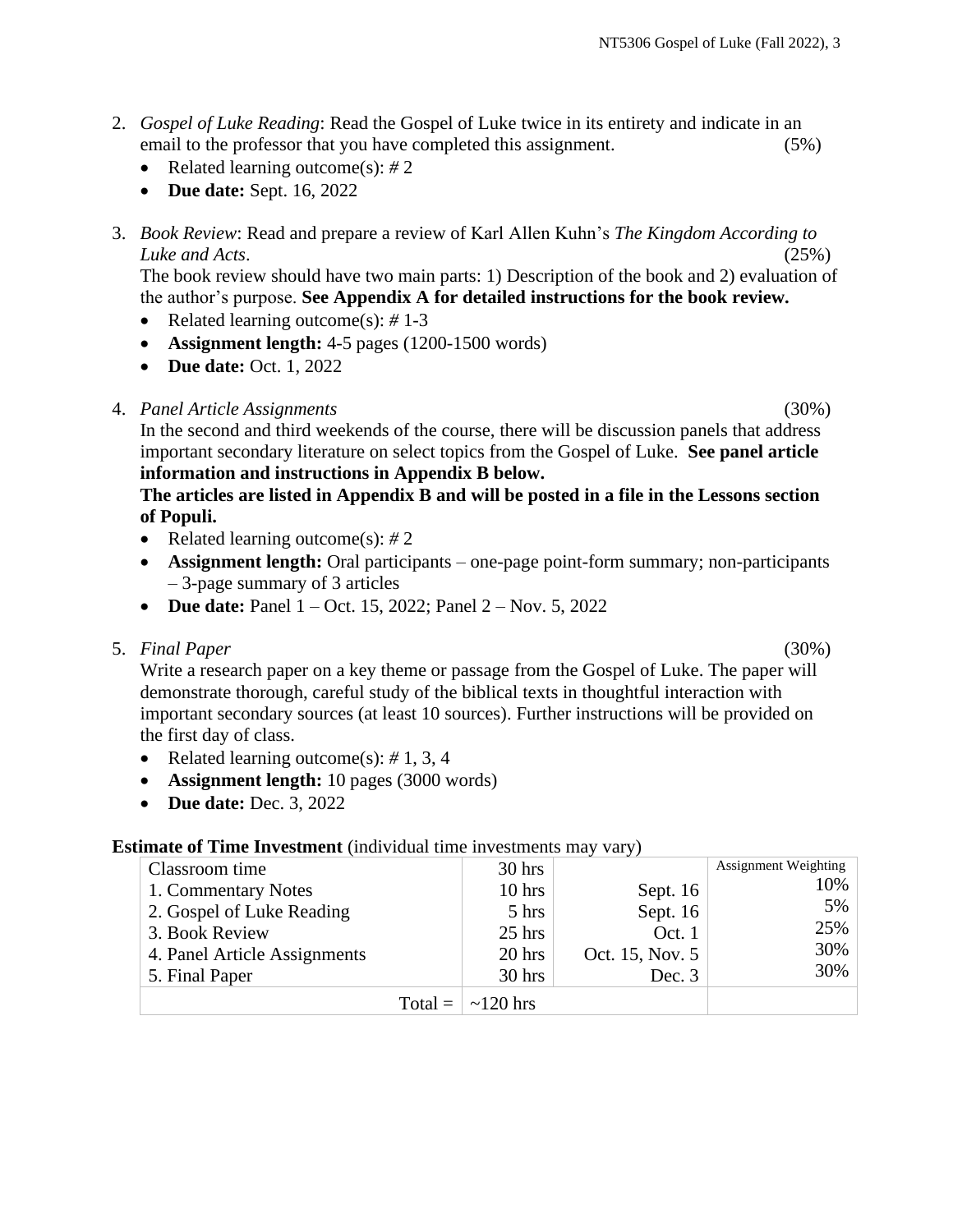| Course Quume          |                                                                                             |                                                                                             |                                                                                                                                                        |                                                       |
|-----------------------|---------------------------------------------------------------------------------------------|---------------------------------------------------------------------------------------------|--------------------------------------------------------------------------------------------------------------------------------------------------------|-------------------------------------------------------|
| Date                  | <b>Text</b>                                                                                 | <b>Class Topic</b>                                                                          | <b>Secondary Reading</b>                                                                                                                               | <b>Supporting</b><br><b>Assignments</b>               |
| Sept. 16<br>Evening   | Luke 1:1-4                                                                                  | Introduction:<br>Authorship, Date, Purpose and Genre                                        |                                                                                                                                                        | Gospel of Luke<br>Reading; Commentary<br><b>Notes</b> |
| Sept. $17$<br>Morning | Luke 1-2                                                                                    | Methods for Studying Luke<br>Mission and Identity of Jesus: Part 1                          | Green and Perrin<br>Commentaries                                                                                                                       |                                                       |
| Sept. 17<br>Afternoon | Luke 3-4                                                                                    | Luke's Apocalyptic Perspective<br>Mission and Identity of Jesus: Part 2                     | Green and Perrin<br>Commentaries                                                                                                                       |                                                       |
| Oct. 1                |                                                                                             |                                                                                             |                                                                                                                                                        | <b>Book Review</b>                                    |
| Oct. 14<br>Evening    | Luke 5-10                                                                                   | Mission of Jesus and His Disciples                                                          | Green and Perrin<br>Commentaries                                                                                                                       |                                                       |
| Oct. 15<br>Morning    | Luke 11-18                                                                                  | Reversals + Transformation of Social Order                                                  | Green and Perrin<br>Commentaries                                                                                                                       |                                                       |
| Oct. 15<br>Afternoon  |                                                                                             | Economics, Justice, and the Kingdom                                                         | Green and Perrin<br>Commentaries                                                                                                                       |                                                       |
|                       |                                                                                             | Panel: Wealth and Social Status                                                             | Green, "Good News to<br>the Poor"; Hays,<br>"Hating Wealth and<br>Wives"; Heen, "Radical<br>Patronage"; Miller,<br>"Bridge Work and<br>Seating Charts" | Panel Article<br>Assignments #1                       |
| Nov. 4                | Luke 19-22                                                                                  | <b>Travel Narrative</b><br>Eschatology in Luke                                              | Green and Perrin<br>Commentaries                                                                                                                       |                                                       |
| Nov. 5<br>Morning     | Luke 23                                                                                     | The Death of Jesus in Luke                                                                  |                                                                                                                                                        |                                                       |
|                       |                                                                                             | Panel:<br>Luke's Portrayal of the Death of Jesus                                            | Van Henten, "Jewish<br>Martyrs"; Sterling,<br>"Mors philosophi";<br>Tiede, "Contending<br>with God"; Garrett,<br>"The Meaning"                         | Panel Article<br>Assignments #2                       |
| Nov. $5$<br>Afternoon | Luke 24 (cf.<br>Acts $1-2$ ;<br>Acts 8:26-<br>40; 10:34-<br>43; 13:46-<br>47; 26:12-<br>23) | Scripture and the Plan of God<br>Post-Resurrection Mission and Identity of<br>the Disciples | Green and Perrin<br>Commentaries                                                                                                                       |                                                       |
|                       |                                                                                             | <b>Concluding Reflections</b>                                                               |                                                                                                                                                        | Final Paper<br>(due Dec. 3, 2022)                     |

# **Course Outline**

# **Academic Policies**

# **General Guidelines for the Submission of Written Work**

*Formatting Papers* 

- Papers should be typed, double-spaced and follow the appropriate formatting guidelines (e.g. 1 inch margins).
- Follow the [Horizon Format Guide](https://www.horizon.edu/students/resources/) consistently.
- The length of papers should fall within  $+/-10\%$  of the stated length. Papers that fall outside the length guidelines may not be graded and will receive a grade reduction.

Failure to follow these guidelines warrants a grade reduction.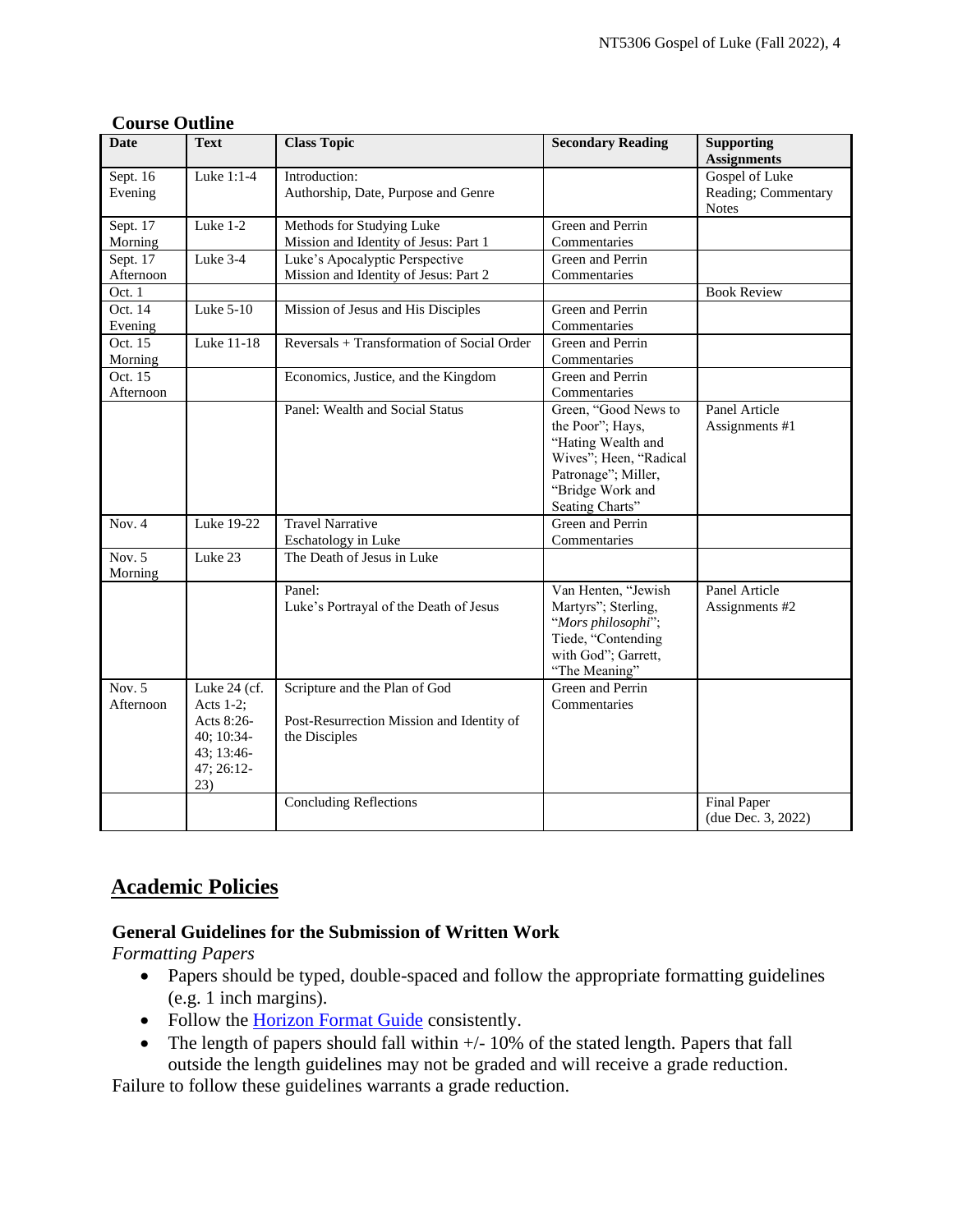# *Submitting Your Assignments*

Assignments should be submitted via [Populi.](https://horizon.populiweb.com/) The resource at this link [https://support.populiweb.com/hc/en-us/articles/223792507-How-to-submit-work-for](https://support.populiweb.com/hc/en-us/articles/223792507-How-to-submit-work-for-assignments)[assignments](https://support.populiweb.com/hc/en-us/articles/223792507-How-to-submit-work-for-assignments) explains how to submit assignments on Populi (the link to the video is also available on the info tab of the Populi course page).

## **Late Assignments and Extensions**

All assignments are due when stated by the professor or, if not specified, within 8 weeks after the first day of class. Please contact the professor well in advance if you would like to request an adjustment to any of your due dates. A late penalty will be assessed for all overdue assignments: 1-3 days late, penalty of 10%; 4-6 days late, penalty of 20%. After six days late, an assignment receives a grade of 0.

| Oraumg       |            |            |                     |  |  |  |
|--------------|------------|------------|---------------------|--|--|--|
| Grade        | Percentage | <b>GPA</b> | Descriptor          |  |  |  |
| $A+$         | 97-100%    | 4          | Exceptional         |  |  |  |
| A            | 93-96%     | 4          | Excellent           |  |  |  |
| A-           | 90-92%     | 3.7        | Excellent           |  |  |  |
| $B+$         | 87-89%     | 3.3        | Good                |  |  |  |
| B            | 83-86%     | 3.0        | Good                |  |  |  |
| $B -$        | 80-82%     | 2.7        | Good                |  |  |  |
| $C+$         | 77-79%     | 2.3        | Satisfactory        |  |  |  |
| $\mathsf{C}$ | 73-76%     | 2.0        | Satisfactory        |  |  |  |
| $C-$         | 70-72%     | 1.7        | Satisfactory        |  |  |  |
| $D+$         | 67-79%     | 1.3        | <b>Minimal Pass</b> |  |  |  |
| D            | 63-66%     | 1.0        | <b>Minimal Pass</b> |  |  |  |
| D-           | 60-62%     | 0.7        | <b>Minimal Pass</b> |  |  |  |
| $\mathbf{F}$ | $<,60\%$   | 0          | Failure             |  |  |  |

### **Grading**

# **Academic Honesty**

Horizon uses the University of Saskatchewan definition of plagiarism described as "the presentation of the work or idea of another in such a way as to give others the impression that it is the work or idea of the presenter. Adequate attribution is required. What is essential is that another person have no doubt which words or research results are the student's and which are drawn from other sources" (Office of the University Secretary, 2012). Students are expected to give due recognition to sources from which all substantial phrases, sentences or even ideas are drawn. Note also that you may not submit work done in one course to satisfy the requirements of another course (unless both instructors agree beforehand to accept such work). See [here](http://www.turnitin.com/assets/en_us/media/plagiarism_spectrum.php) for examples of plagiarism and further guidelines in the Seminary [Student Handbook.](https://www.horizon.edu/students/resources/)

# **Disability Services Information**

If you would benefit from learning accommodations due to pre-existing physical or mental health conditions or learning disabilities, contact the Academic or Student Life departments at the beginning of the course. Horizon will work to meet your learning and/or physical needs where possible. If any conditions arise during the course that you wish to disclose, please contact us as soon as possible. In all cases you will need to provide current [documentation](https://www.horizon.edu/students/support/) of the disability or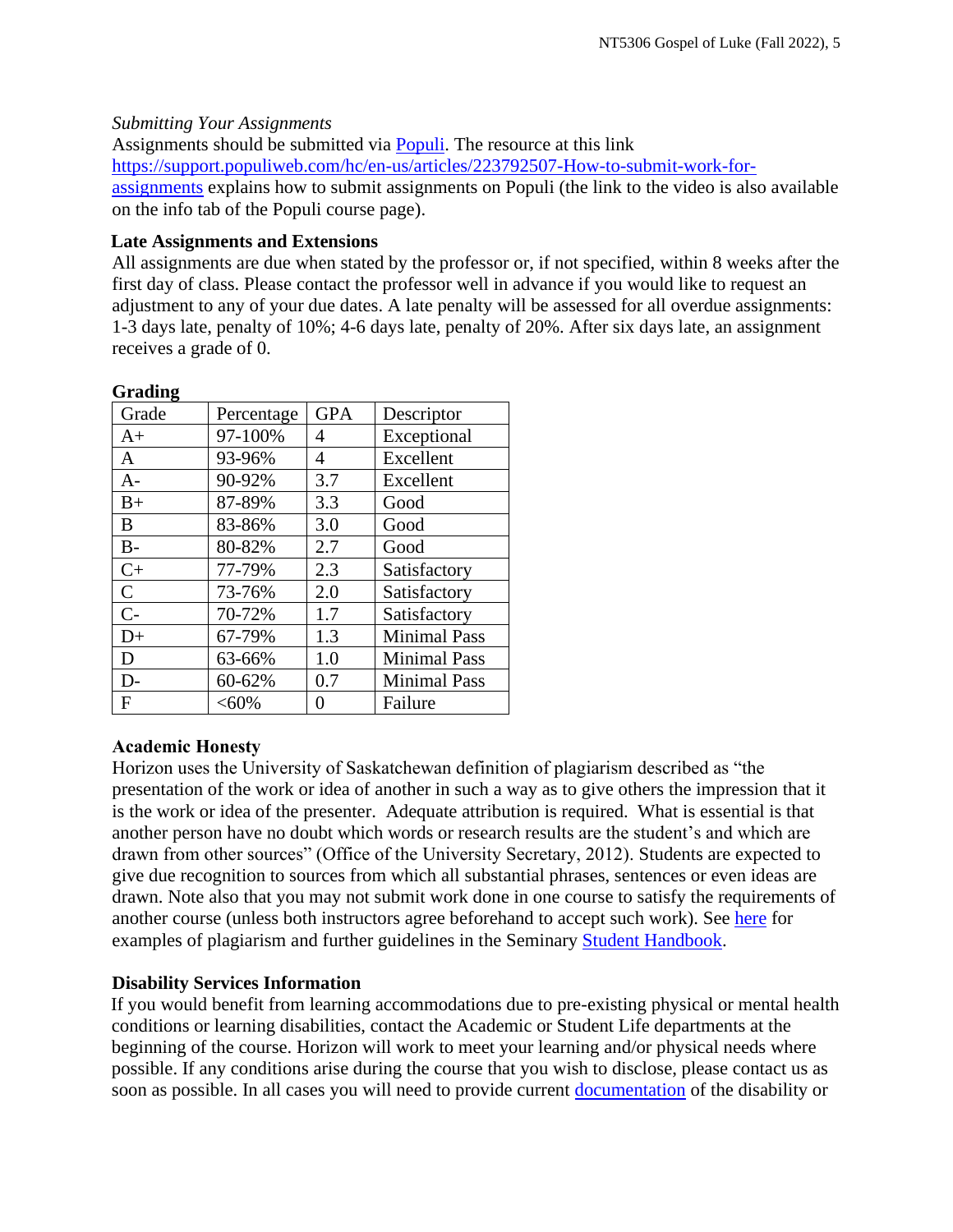condition you wish to disclose. Horizon takes appropriate care to ensure confidentiality about any such disclosures. For more information, contact Bob Williamson, Dean of Students, at [bwilliamson@horizon.edu;](mailto:bwilliamson@horizon.edu) Jessie Lysholm, Associate Dean of Students, at [jlysholm@horizon.edu;](mailto:jlysholm@horizon.edu) or Leanne Bellamy, Academic Coach, at [lbellamy@horizon.edu.](mailto:lbellamy@horizon.edu)

### **Class Attendance**

Students should attend all classes in order to facilitate competency development. Students are expected to be present through the delivery method that they registered for, either on campus or through live-streaming with their camera on. A student must be present for the full duration of a class period in order to be registered as present for the class. In the case of illness or other unforeseen circumstances, students may miss one day of a module course or three days of class in a term or semester course without academic penalty. Students who are absent for more than the number of classes stated above will automatically fail the course. Students wishing to be exempted from this policy due to extenuating circumstances may make an academic appeal, where they will need to document and verify those circumstances. Students who miss a class are responsible to get missed notes or handouts from another student, rather than from the professor.

### **Live-Streaming Etiquette**

Students taking the course through live-streaming are required to indicate this during their course registration. While live-streaming access is available for on-campus students who are unable to attend class due to illness, on-campus students are expected to attend class in person following the class attendance policy.

If attending class online via live-stream, in order to be marked present for the class, you must keep your camera on and stay present and attentive throughout the class session, extending the gift of full engagement. Access your class with a computer (preferably) or tablet, not a cell phone. Arrive to class on time, and dress as you would if you were attending class on campus. Join the class from a quiet space with minimal background noise, and mute your microphone until you wish to speak to the class.

### **Use of Technology**

Horizon encourages the use of electronic devices in the classroom to enhance learning. Careful consideration must be given to privacy issues, copyrighted materials, and the general care and concern for others. Please respect the following classroom policies:

- Please use online access for course learning only. This is a matter of respect for the instructor's teaching, your own learning, and fellow students who may be distracted by other uses.
- Students should secure permission from the instructor to record any teaching material. This includes PowerPoint slides, white board illustrations, notes, and any form of audio or video.
- Student feedback is a valuable input for course improvements. Please resolve any classroom grievance about the instructor or course with the instructor personally, through the Horizon College and Seminary grievance procedures, or the Populi-based course evaluations. It is inappropriate to air classroom grievances on a social media platform.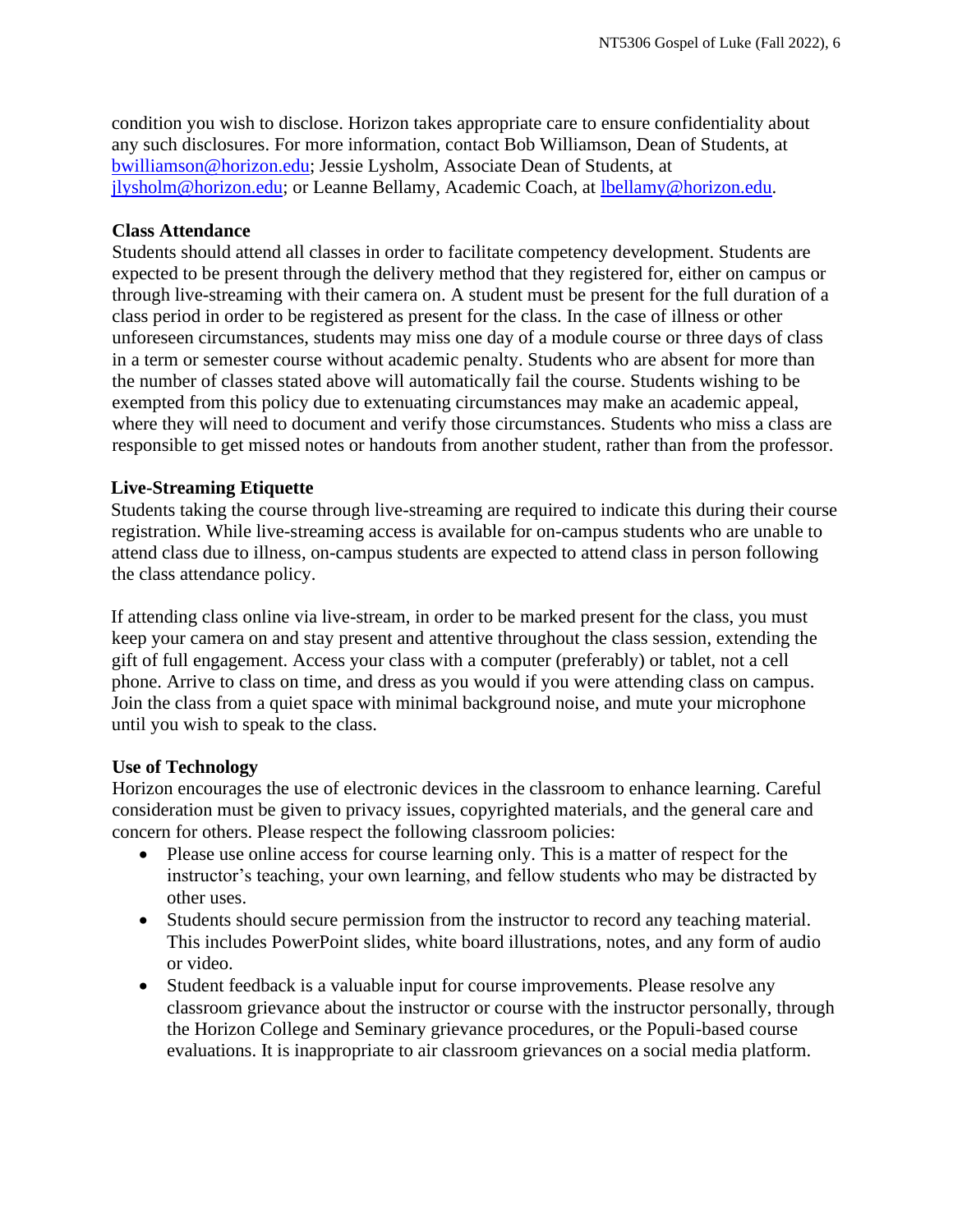- When instructors use recording mechanisms in the classroom, recorded materials will be used for the sole purpose of instruction and cannot be released to any social media outlet without the written consent of the students whose images have been recorded.
- In general, it is not acceptable to share photographs or videos of students in the classroom setting without permission from those whose images appear in such media.

#### **Bibliography**

**General:**

Allison, Dale C. "Who Will Come from East and West? Observations on Matt. 8:11-12 - Luke 13:28-29." *Irish Biblical Studies* 11 (1989) 158-170.

- Barrett, C. K. *Luke the Historian in Recent Study.* London: Epworth Press, 1961.
- Bartholomew, C., A. C. Thiselton, and Joel B. Green. *Reading Luke: Interpretation, Reflection, Formation.* Grand Rapids: Zondervan, 2005.
- Bovon, François. *Luke the Theologian: Fifty Years of Research (1950-2005)*. 2<sup>nd</sup> edition. Waco: Baylor University Press, 2006.
- Cadbury, Henry J. *The Making of Luke-Acts.* New York: MacMillan, 1927.
- Dahl, Nils A. *Jesus in the Memory of the Early Church.* Minneapolis: Augsburg, 1976.
- Dillon, Richard J. *From Eye-Witnesses to Ministers of the Word: Tradition and Composition in Luke 24.* Analecta Biblica 82. Rome: Biblical Institute Press, 1978.
	- \_\_\_\_\_\_\_\_\_\_. "Previewing Luke's Project from His Prologue." *Catholic Biblical Quarterly* 43 (1981) 205-227.

Green, Joel B. *The Theology of the Gospel of Luke.* Cambridge: Cambridge University Press, 1995.

- Green, Joel B., and Michael C. McKeever. *Luke-Acts and New Testament Historiography.* Institute for Biblical Research Bibliographies, 8. Grand Rapids: Baker, 1994.
- Karris, Robert. *What Are They Saying about Luke and Acts?* New York: Paulist Press, 1979.
- Kealy, Sean P. *The Interpretation of the Gospel of Luke*. 2 volumes. Studies in the Bible and Early Christianity, 63 & 64. Edwin Mellen Press, 2005.
- Kim, Seyoon. *Christ and Caesar: The Gospel and the Roman Empire in the Writings of Paul and Luke.* Grand Rapids: Eerdmans, 2008.
- Klutz, Todd. *The Exorcism Stories in Luke-Acts: A Sociostylistic Reading*. Society for New Testament Studies Monograph Series, 129. Cambridge: Cambridge University Press, 2008.
- Kuhn, Karl Allen. *Luke: The Elite Evangelist*. Collegeville, MN: Liturgical Press, 2010.
- Maddox, Robert. *The Purpose of Luke-Acts.* Studies of the New Testament and its World. Edinburgh: T&T Clark, 1982.

Marshall, I. Howard. *Luke: Historian and Theologian.* Grand Rapids: Zondervan, 1970.

\_\_\_\_\_\_\_\_\_\_. "Luke and his 'Gospel'." Pages 289-308 in *Evangelium und die Evangelien: Vorträge vom Tübinger Symposium 1982 / hrsg. von Peter Stuhlmacher.* Wissenschaftliche Untersuchungen zum Neuen Testament 28. Tübingen: Mohr Siebeck, 1983.

- Rotschild, C.K. *Luke-Acts and the Rhetoric of History: An Investigation of Early Christian Historiography.*  Tübingen: Mohr-Siebeck 2004.
- Schubert, P. "The Structure and Significance of Luke 24." Pages 165-186 in *Neutestamentliche Studien für Rudolf Bultmann zu seinem siebzigsten Geburtstag am 20. August 1954.* Beihefte zur Zeitschrift für die neutestamentliche Wissenschaft 21. Edited by W. Eltester. Berlin: Alfred Töpelmann, 1954.
- Tannehill, Robert C. *The Shape of Luke's Story: Essays in Luke-Acts.* Eugene: Cascade, 2005.
- Wilson, Stephen G. *The Gentiles and the Gentile Mission in Luke-Acts.* Society for the New Testament Studies Monograph Series, 23. Cambridge: Cambridge University Press, 1973.

#### **Commentaries:**

- Bock, Darrell L. *Luke.* 2 vols. Baker Exegetical Commentary on the New Testament. Grand Rapids: Baker, 1994- 1996.
- Bovon, François. *A Commentary on the Gospel of Luke 1:1-9:50.* Hermeneia. Translated by Christine M. Thomas. Minneapolis: Fortress Press, 2002.
- Ellis, Earle. E. *The Gospel of Luke.* London: Marshall, Morgan & Scott, 1981.

\_\_\_\_\_\_\_\_\_\_. *The Gospel of Luke.* New International Commentary on the New Testament. Grand Rapids: Eerdmans, 1997.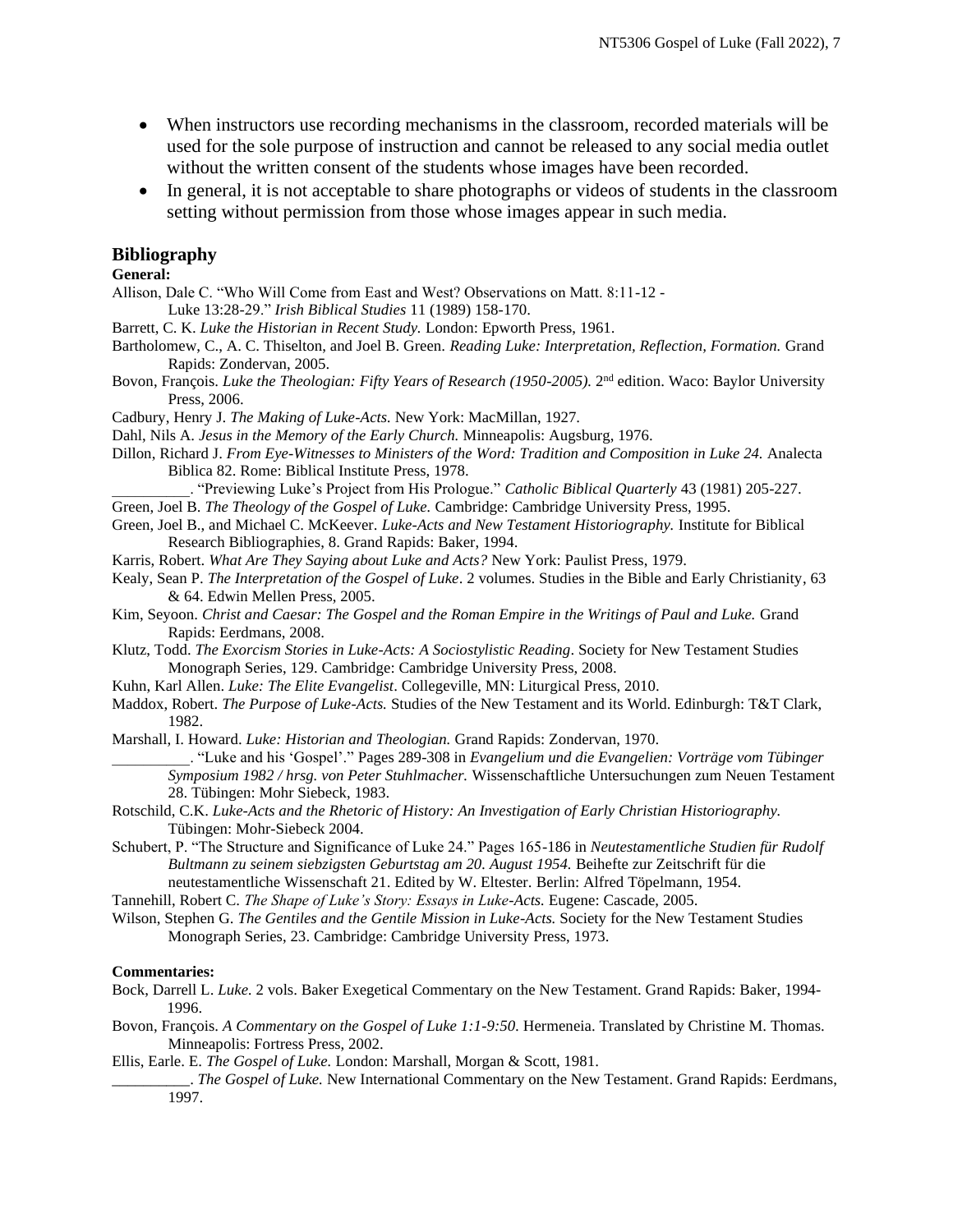- Fitzmyer, Joseph A. *The Gospel According to Luke.* 2 vols. Anchor Bible Commentary Series, 28-28A. Garden City: Doubleday & Company, 1981-1985.
- Green, Joel B. *The Gospel of Luke.* New International Commentary on the New Testament. Grand Rapids: Eerdmans, 1997.
- Johnson, Luke Timothy. *The Gospel of Luke.* Sacra Pagina, 3. Collegeville: Liturgical Press, 1991.

Marshall, I. Howard. *The Gospel of Luke: A Commentary on the Greek Text.* New International Greek Commentary. repr., Grand Rapids: Eerdmans, 1992.

- Nolland, John. *Luke 1-9:20.* Word Biblical Commentary, 35a. Nashville: Thomas Nelson, 1989. \_\_\_\_\_\_\_\_\_\_. *Luke 9:21-18:34.* Word Biblical Commentary, 35b. Nashville: Thomas Nelson, 1989. \_\_\_\_\_\_\_\_\_\_. *Luke 18:35-24:53.* Word Biblical Commentary, 35c. Nashville: Thomas Nelson, 1989.
- Tannehill, Robert C. *The Narrative Unity of Luke-Acts: A Literary Interpretation.* 2 vols. Philadelphia: Fortress Press, 1986-1990.

#### **Use of Scripture:**

- Bock, Darrell L. *Proclamation from Prophecy and Pattern: Lucan Old Testament Christology.* JSNTSup, 12. JSOT, 1987.
- Bovon, François. "The Role of the Scriptures in the Composition of the Gospel Accounts: The Temptations of Jesus (Lk 4.1-13 par.) and the Multiplication of the Loaves (Lk 9.10-17 par.)." Pages 26-31 in *Luke and Acts.* Edited by Gerald O'Collins and Gilberto. Marconi. New York: Paulist, 1991.
- Brodie, Thomas L. "Luke-Acts as an Imitation and Emulation of the Elijah-Elisha Narrative." Pages 78-85 in *New Views on Luke and Acts.* Edited by Earl Richard. Collegeville: Liturgical, 1990.

\_\_\_\_\_\_\_\_\_\_. *The Crucial Bridge: Elijah-Elisha Narrative as an Interpretive Synthesis of Genesis-Kings and a Literary Model for the Gospels.* Collegeville: Liturgical, 2000.

Denova, Rebecca I. *The Things Accomplished Among Us: Prophetic Tradition in the Structural Pattern of Luke-Acts.* Journal for the Study of the New Testament: Supplement Series, 14. Sheffield: Sheffield, 1997.

- Ellis, Earle. E. "The End of the Earth (Acts 1:8)." *Bulletin for Biblical Research* 1 (1991) 123-132.
- Evans, Craig E. "On the Isaianic Background of the Sower Parable." *Catholic Biblical Quarterly* 47 (1985): 464- 468.

\_\_\_\_\_\_\_\_\_\_. *To See and Not Perceive: Isaiah 6:9-10 in Early Jewish and Christian Interpretation.* Journal for the Study of the New Testament: Supplement Series, 64. Sheffield: Sheffield, 1989.

\_\_\_\_\_\_\_\_\_\_. "Old Testament in the Gospels." Pages 579-590 in *Dictionary of Jesus and the Gospels.* Edited by Joel Green, Scot McKnight, and I. Howard Marshall. Downers Grove: Intervarsity, 1992.

- Evans, Craig A. and James A. Sanders, eds. *Luke and Scripture: The Function of Sacred Tradition in Luke-Acts.* Minneapolis: Fortress, 1993.
- Fitzmyer, Joseph A. *Essays on the Semitic Background of the New Testament.* London: Chapman, 1971. \_\_\_\_\_\_\_\_\_\_. "The Use of the Old Testament in Luke-Acts." Pages 524-538 in *Society of Biblical Literature Seminar Papers, 1992.* Atlanta: Scholars, 1992.
- Green, Joel B. "The Problem of a Beginning: Israel's Scriptures in Luke 1-2." *Bulletin for Biblical Research* 4 (1994) 61-86.
- Kimball, Charles A. *Jesus' Exposition of the Old Testament in Luke's Gospel.* Journal for the Study of the New Testament: Supplement Series, 94. Sheffield, Sheffield, 1994.
- Moore, Thomas. "The Lucan Great Commission and the Isaianic Servant." *Bibliotheca Sacra* (1997) 47-60. \_\_\_\_\_\_\_\_\_\_. "'To the End of the Earth': The Geographical and Ethnic Universalism of Acts 1:8 in Light of Isaianic

Influence on Luke." *Journal of the Evangelical Theological Society* 40 (1997) 389-399.

- Sanders, J. A. "Isaiah in Luke." *Interpretation* 36 (1982) 144-155.
- Moessner, David P. "The Script of the Scriptures in Acts: Suffering as God's 'Plan' (boulh,) for the World for the 'release of sins'." Pages 218-250 in *History, Literature, and Society in the Book of Acts.* Edited by Ben Witherington III. Cambridge: Cambridge University Press, 1996.
- Talbert, Charles H. "Promise and Fulfillment in Lucan Theology." Pages 91-103 in *Luke-Acts: New Perspectives from the Society of Biblical Literature Seminar.* Edited by Charles Talbert. New York: Crossroad Publishing Company, 1984.

Tyson, Joseph B. "The Gentile Mission and the Authority of Scripture." *New Testament Studies* 33 (1987) 619-631.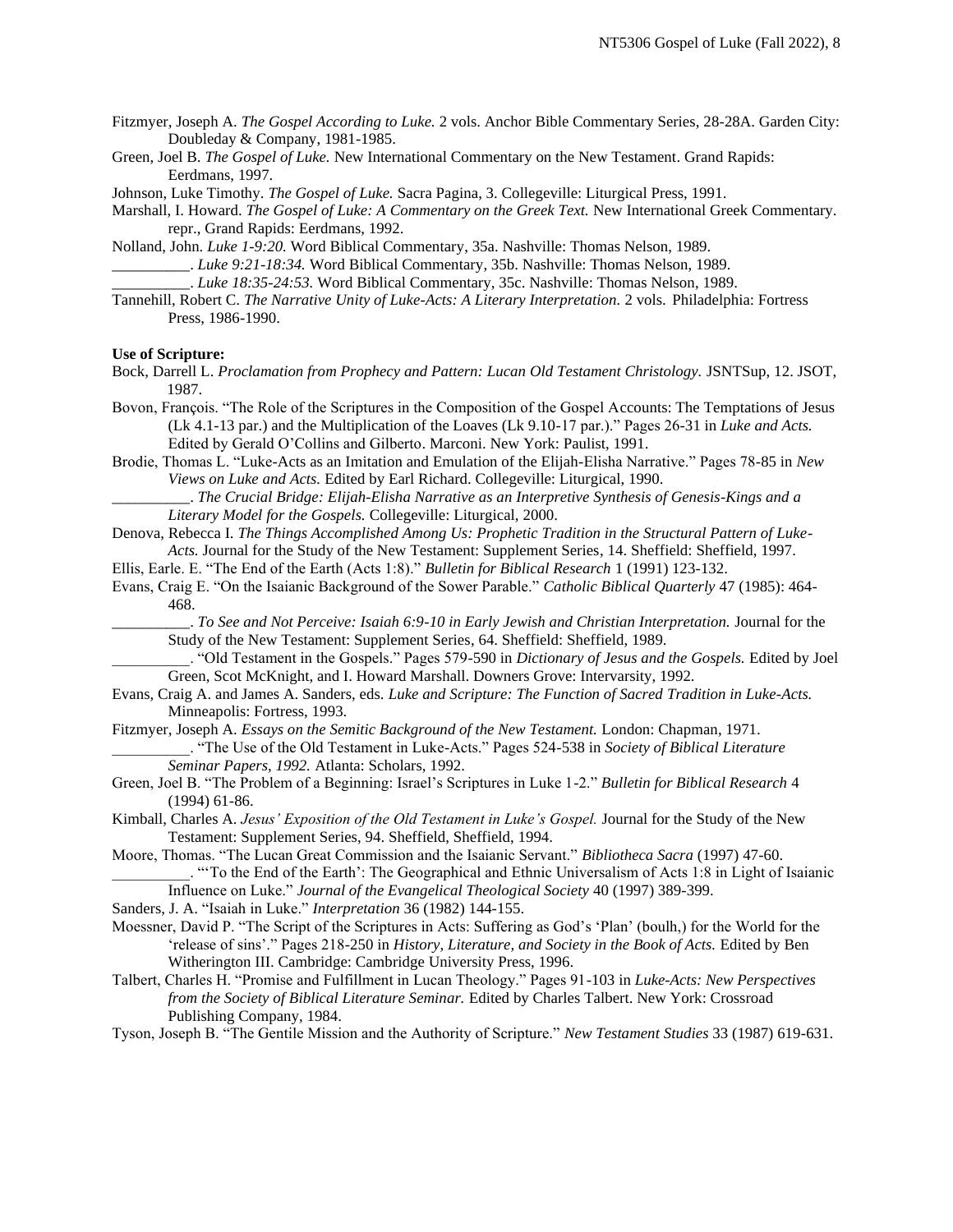#### **Luke and the Jewish People:**

- Brawley, Robert L. *Luke-Acts and the Jews: Conflict, Apology, and Conciliation.* Society of Biblical Literature Monograph Series, 33. Atlanta: Scholars Press, 1987.
- Jervell, Jacob. "The Divided People of God: The Restoration of Israel and Salvation for the Gentiles." Pages 41-74 in *Luke and the People of God.* Minneapolis: Augsburg, 1972.

Moessner, David P. "The Ironic Fulfillment of Israel's Glory." Pages 35-50 in *Luke-Acts and the Jewish People: Eight Critical Perspectives.* Edited by Joseph B. Tyson. Minneapolis: Augsburg Publishing House, 1988.

Sanders, Jack T. *The Jews in Luke-Acts.* London: SCM, 1987. \_\_\_\_\_\_\_\_\_\_. "The Jewish People in Luke-Acts." Pages 51-75 in *Luke-Acts and the Jewish People: Eight Critical Perspectives.* Edited by Joseph B. Tyson. Minneapolis: Augsburg, 1988.

Tannehill, Robert C. "Israel in Luke-Acts: A Tragic Story." *Journal of Biblical Literature* 104 (1985) 69-85.

Tyson, Joseph B. *Images of Judaism in Luke-Acts.* Columbia: University of South Carolina Press, 1992.

\_\_\_\_\_\_\_\_\_\_. "Jews and Judaism in Luke-Acts: Reading as a Godfearer." *New Testament Studies* 41 (1995) 19-38.

#### **Identity of Jesus:**

- Bock, Darrell L. *Proclamation from Prophecy and Pattern: Lucan Old Testament Christology.* JSNTSup, 12. JSOT, 1987.
- Croatto, J. Severino. "Jesus, Prophet like Elijah, and Prophet-Teacher like Moses in Luke-Acts." *Journal of Biblical Literature* 124 (2005) 451-65.
- Franklin, E. *Christ the Lord: A Study in the Purpose and Theology of Luke-Acts.* London: SPCK, 1975.
- Kingsbury, Jack Dean. "Jesus as the 'Prophetic Messiah' in Luke's Gospel." Pages 29-42 in *The Future of Christology: Essays in Honor of Leander E. Keck.* Edited by A. J. Malherbe and W. A. Meeks. Philadelphia: Fortress Press, 1993.
- McVann, Mark. "Rituals of Status Transformation in Luke-Acts: The Case of Jesus the Prophet." Pages 334-340 in *The Social World of Luke-Acts. Models for Interpretation.* Edited by J. H. Neyrey. Peabody, MA: Hendrickson, 1991.
- Miller, David. "Luke's Conception of Prophets Considered in the Context of Second Temple Literature." PhD diss., McMaster University, 2004.

\_\_\_\_\_\_\_\_\_\_. "The Messenger, the Lord, and the Coming Judgement in the Reception History of Malachi 3." *New Testament Studies* 53 (2007) 1-16.

Minear, P. S. *To Heal and to Reveal: The Prophetic Vocation according to Luke.* New York: Seabury, 1976.

Moessner, David P. "'The Christ Must Suffer': New Light on the Jesus – Peter, Stephen, Paul Parallels in Luke-Acts." *Novum Testamentum* 28 (1986) 220-256.

\_\_\_\_\_\_\_\_\_\_. "Paul in Acts: Preacher of Eschatological Repentance to Israel." *New Testament Studies* 34 (1988) 96- 104.

Ravens, D. A. S. "Luke 9:7-62 and the Prophetic Role of Jesus." *New Testament Studies* 36 (1990) 119-129.

Rowe, Kavin C. *Early Narrative Christology: The Lord in the Gospel of Luke.* Grand Rapids: Baker, 2009. Tiede, David L. *Prophecy and History in Luke-Acts.* Philadelphia: Fortress, 1980.

\_\_\_\_\_\_\_\_\_\_. "The Exaltation of Jesus and the Restoration of Israel in Acts 1." *Harvard Theological Review* 79 (1986) 278-286.

Tuckett, Christopher M. "The Christology of Luke-Acts." Pages 133-164 in *The Unity of Luke-Acts.* Edited by J. Verheyden. Louvain: Leuven University Press, 2002.

#### **Travel Narrative:**

Dawsey, James M. "Jesus' Pilgrimage to Jerusalem." *Perspectives in Religious Studies* 14 (1987) 217-232.

Evans, Craig. A. "Luke 16:1-18 and the Deuteronomy Hypothesis." Pages 121-139 in *Luke and Scripture: The Function of Sacred Tradition in Luke-Acts.* Edited by Craig A. Evans and James A. Sanders. Minneapolis: Fortress, 1993.

Evans, C. F. "The Central Section of St. Luke's Gospel." Pages 37-53 in *Studies in the Gospels: Essays in Memory of R. H. Lightfoot.* Edited by D. E. Nineham. Oxford: Basil Blackwell, 1955.

Gill, David. "Observations on the Lukan Travel Narrative and Some Related Passages." *Harvard Theological Review* 63 (1970) 199-221.

- Moessner, David P. *Lord of the Banquet: The Literary and Theological Significance of the Lukan Travel Narrative.*  Minneapolis: Fortress, 1989.
	- \_\_\_\_\_\_\_\_\_\_. "Luke 9:1-50: Luke's Preview of the Journey of the Prophet Like Moses of Deuteronomy." *Journal of Biblical Literature* 102 (1983) 575-605.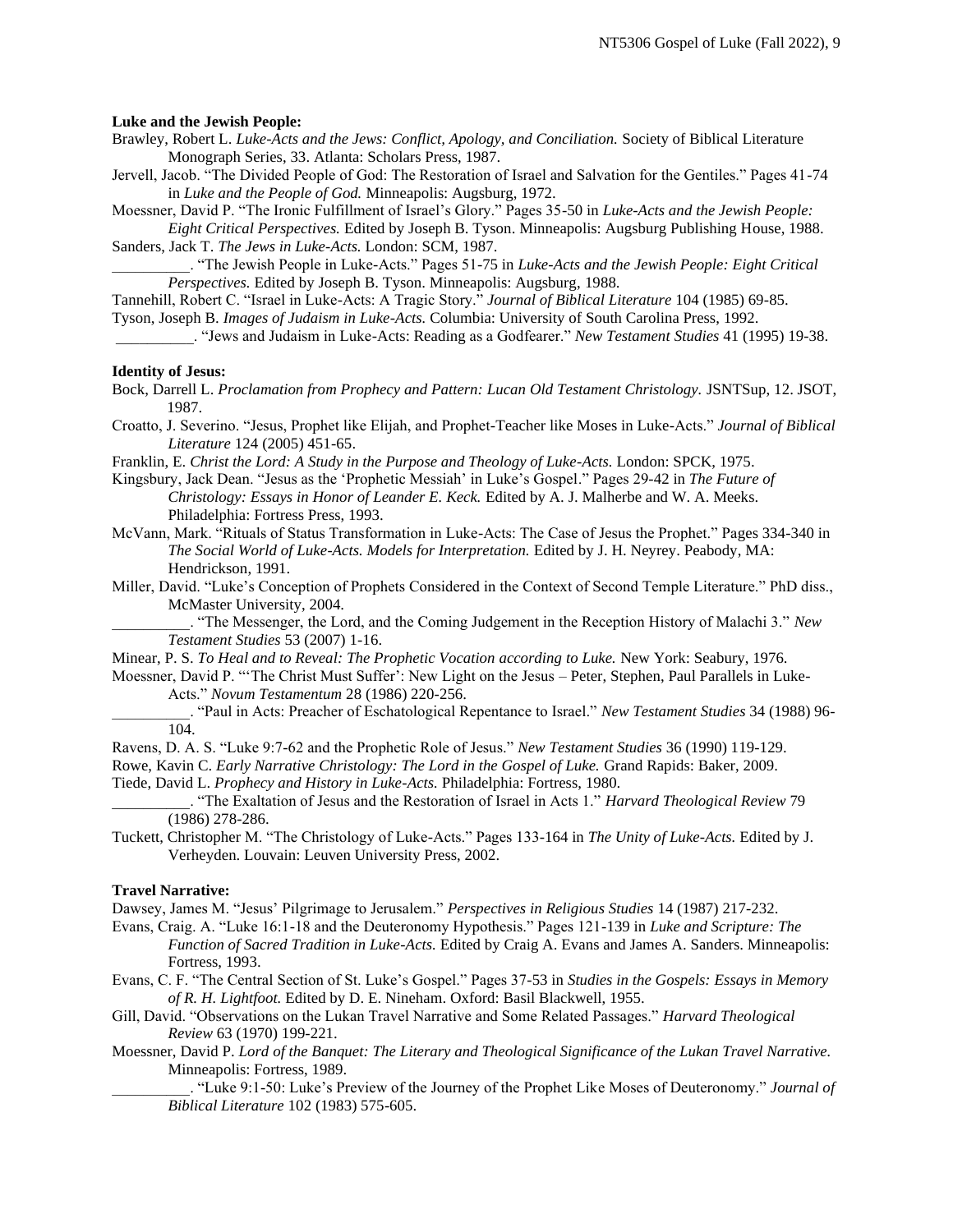- Robinson, Wm. C. Jr. "The Theological Context for Interpreting Luke's Travel Narrative (9:51ff)." *Journal of Biblical Literature* 79 (1960) 20-31.
- Wenham, John. "Synoptic Independence and the Origin of Luke's Travel Narrative." *New Testament Studies* 27 (1981) 507-515.

#### **Eschatology:**

- Bird, Michael. "Mission as an Apocalyptic Event: Reflections on Luke 10:18 and Mark 13:10." *Evangelical Quarterly* 76 (2004) 117-134.
- Carroll, John T. *Response to the End of History: Eschatology and Situation in Luke-Acts.* Society of Biblical Literature Dissertation Series, 92. Atlanta: Scholars, 1988.
- Conzelmann, Hans. *The Theology of St. Luke*. Philadelphia: Fortress, 1982 [1961]. Reprint of *Die Mitte Der Zeit*. Translated by Geoffrey Buswell. Tübingen: Mohr (Siebeck), 1953.
- Ellis, E. E. *Eschatology in Luke*. Facet Books, Biblical Series, 30. Philadelphia: Fortress, 1972.
	- \_\_\_\_\_\_\_\_\_\_. *Christ and the Future in New Testament History.* Novum Testamentum Supplement Series, 96. Leiden: Brill, 2000.
- Franklin, E. *Christ the Lord: A Study in the Purpose and Theology of Luke-Acts.* London: SPCK, 1975.
- Garrett, Susan R. *The Demise of the Devil: Magic and the Demonic in Luke's Writings.* Minneapolis: Fortress, 1989. Gathercole, Simon. "Jesus' Eschatological Vision of the Fall of Satan: Luke 10,18 Reconsidered." *Zeitschrift für die* 
	- *neutestamentliche Wissenschaft und die Kunde der ältern Kirche* 94 (2003) 143-163.
- Hills, Julian V. "Luke 10.18 Who Saw Satan Fall?" *Journal for the Study of the New Testament* 46 (1992) 25-40. Jervell, Jacob. "The Future of the Past: Luke's Vision of Salvation History and Its Bearing on His Writing of
	- History." Pages 104-26 in History, Literature, and Society in the Book of Acts. Edited by Ben Witherington III. Cambridge: Cambridge University Press, 1996.
- Roberts Gaventa, Beverly. "The Eschatology of Luke-Acts Revisited." *Encounter* 43 (1982) 27-42.

\_\_\_\_\_\_\_\_\_\_. *From Darkness to Light: Aspects of Conversion in the New Testament.* Overtures to Biblical Theology. Philadelphia: Fortress, 1986.

Kinman, Brent. "Lucan Eschatology and the Missing Fig Tree." *Journal of Biblical Literature* 113 (1994) 669-678. Wilson, Stephen G. "Lukan Eschatology." *New Testament Studies* 15 (1969-1970) 330-347.

#### **Luke 4:16-30**

- Hertig, Paul. "The Jubilee Mission of Jesus in the Gospel of Luke: Reversals of Fortunes." *Missiology* 26 (1998) 167-179.
- Hill, "The Rejection of Jesus at Nazareth (Luke iv 16-30)." *Novum Testamentum* 13 (1971) 161-180.
- Kimball, Charles A. "Jesus' Exposition of Scripture in Luke 4:16-30: An Inquiry in Light of Jewish Hermeneutics." *Perspectives in Religious Studies* 21 (1994) 179-202.
- Sanders, J. A. "From Isaiah 61 to Luke 4." Pages 75-106 in *Christianity, Judaism and Other Greco-Roman Cults: Studies for Morton Smith at Sixty.* Studies in Judaism in Late Antiquity 12. Edited by J. Neusner. Leiden: E.J. Brill, 1975.
- Schreck, C. J. "The Nazareth Pericope, Luke 4, 16-30 in Recent Study." Pages 399-471 in *L'Evangile de Luc-The Gospel of Luke.* Edited by Frans Neirynck. Bibliotheca ephemeridum theologicarum lovaniensium 32. Leuven: Leuven University Press, 1989.
- Siker, Jeffrey S. "'First to the Gentiles': A Literary Analysis of Luke 4:16-30." *Journal of Biblical Literature* 111 (1992) 73-90.
- Sloan, Robert B. The Favorable Year of the Lord: A Study of Jubilary Theology in the Gospel of Luke. Austin: Schola, 1977.
- Tannehill, Robert C. "The Mission of Jesus according to Luke 4:16-30." Pages 76-147 in *Jesus in Nazareth.* Edited by Erich Grässer. Berlin: de Gruyter, 1972.

#### **Socio-Economic Issues**

- Hays. Christopher M. *[Luke's Wealth Ethics: A Study in Their Coherence and Character.](http://www.amazon.com/dp/3161502698/?tag=thegospcoal-20)* Wissenschaftliche Untersuchungen zum Neuen Testament 2.275. Tübingen: Mohr-Siebeck, 2010.
- Heen, Erik M. "Radical Patronage in Luke-Acts." *Currents in Theology and Mission* 33 (2006) 445-458.

Johnson, Luke Timothy. *The Literary Function of Possessions in Luke-Acts.* Society of Biblical Literature Dissertation Series 39. Missoula: Scholars, 1977.

\_\_\_\_\_\_\_\_\_\_. *Sharing Possessions: Mandate and Symbol of Faith.* Overtures to Biblical Theology. Philadelphia: Fortress Press, 1981.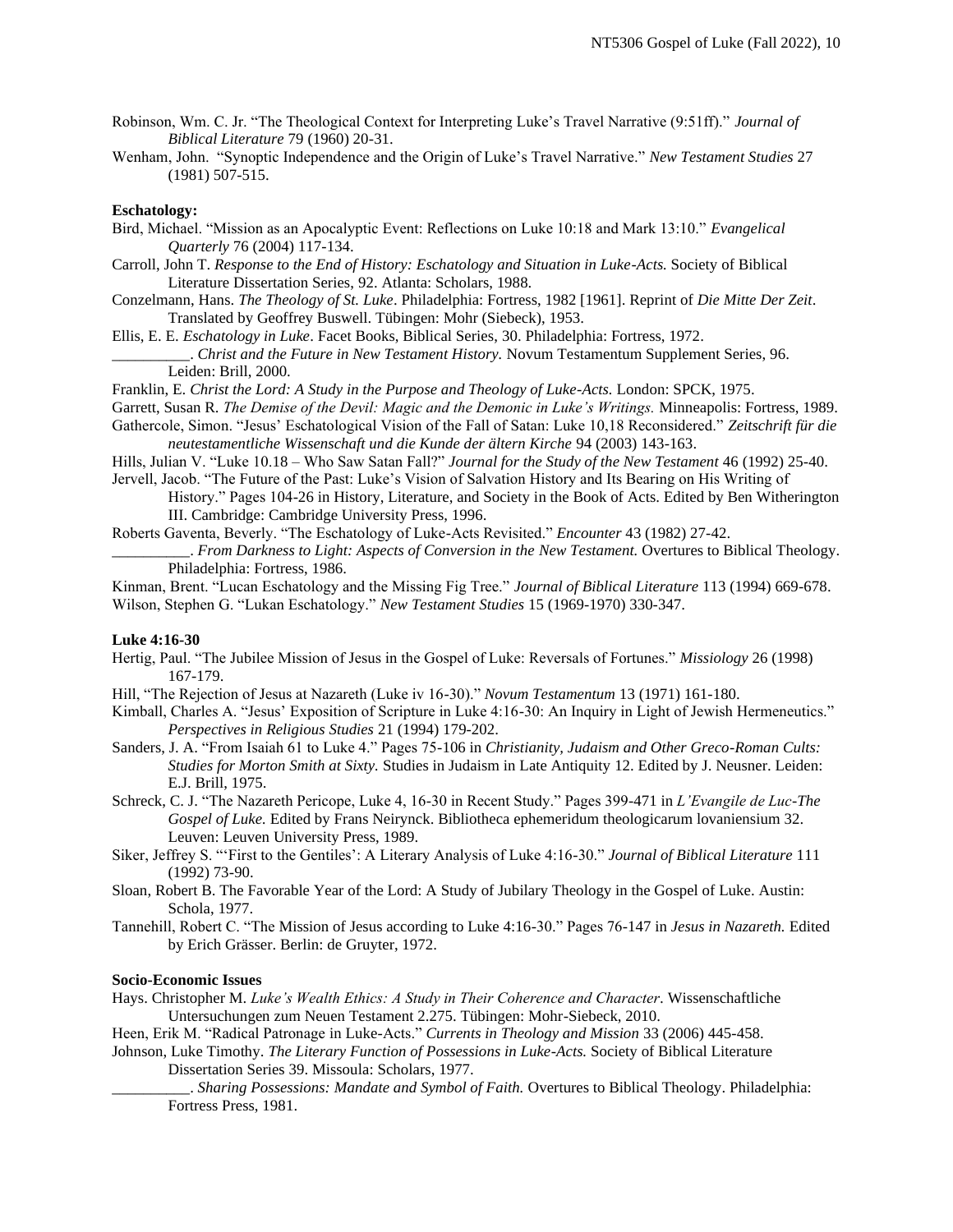- Kraybill, Donald B. "Possessions in Luke-Acts: A Sociological Perspective." *Perspectives in Religious Studies* 10 (1983) 215-239.
- Liu, Peter. "Did the Lucan Jesus Desire Voluntary Poverty of his Followers?" *Evangelical Quarterly* 64 (1992) 291- 317.
- Lull, David J. "The Servant-Benefactor as a Model of Greatness (Luke 22:24-30)." *Novum Testamentum* 28 (1986) 289-305.
- Marshall, Jonathan. *Jesus, Patrons, and Benefactors: Roman Palestine and the Gospel of Luke.* Wissenschaftliche Untersuchungen zum Neuen Testament, 2 Reihe 259. Tübingen: Mohr Siebeck, 2009.
- Nickelsburg, George W. E. "Revisiting the Rich and the Poor in 1 Enoch 92-105 and the Gospel according to Luke." Pages 579-605 in *Society of Biblical Literature Seminar Papers 1998.* Atlanta: Scholars, 1998.
- Phillips, Thomas E. *Reading Issues of Wealth and Poverty in Luke-Acts.* Studies in the Bible and Early Christianity, 48. Lewiston: Edwin Mellen, 2001.
- Ringe, Sharon H. "Luke's Gospel: "Good News to the Poor" for the Non-Poor." Pages 62-79 in *The New Testament-Introducing the Way of Discipleship.* Edited by Wes Howard-Brook and Sharon H. Ringe. Maryknoll: Orbis, 2002.
- Roth, John S. *The Blind, the Lame and the Poor: Character Types in Luke-Acts.* Sheffield: Sheffield, 1997.
- Wright, Stephen I. "Parables on Poverty and Riches." Pages 217-239 in *The Challenge of Jesus' Parables.* Edited by R.N. Longenecker. Grand Rapids: Eerdmans, 2000.

#### **The Holy Spirit:**

- Dunn, James D. G. *Baptism in the Holy Spirit: A Re-examination of the New Testament Teaching on the Gift of the Spirit in Relation to Pentecostalism Today.* Studies in Biblical Theology 15. London: SCM, 1970.
	- \_\_\_\_\_\_\_\_\_\_. "Baptism in the Spirit: A Response to Pentecostal Scholarship on Luke-Acts." *Journal of Pentecostal Theology* 3 (1993) 3-27.
	- \_\_\_\_\_\_\_\_\_\_. *Jesus and the Spirit: A Study of the Religious and Charismatic Experience of Jesus and the First Christians as Reflected in the New Testament.* Grand Rapids: Eerdmans, 1997.
- Menzies, R. P. "Spirit and Power in Luke-Acts: A Response to Max Turner." *Journal for the Study of the New Testament* 49 (1993) 11-20.

\_\_\_\_\_\_\_\_\_\_. *Empowered for Witness: The Spirit in Luke-Acts.* Journal of Pentecostal Theology Supplement Series 6. Sheffield: Sheffield, 1994.

\_\_\_\_\_\_\_\_\_\_. "Luke and the Spirit: A Reply to James Dunn." *Journal of Pentecostal Theology* 4 (1994) 115-138. O'Brien, Peter T. "Mission, Witness, and the Coming of the Spirit." *BBR* 9 (1990) 203-214.

- Russell, Walt. "The Anointing with the Holy Spirit in Luke-Acts." *Trinity Journal* (1986) 47-63.
- Shelton, J. B. *Mighty in Word and Deed: The Role of the Holy Spirit in Luke-Acts.* Peabody, MA: Hendrikson, 1988. Shepherd, William H. *The Narrative Function of the Holy Spirit as Character in Luke-Acts.* Society of Biblical Literature Dissertation Series 147. Atlanta: Scholars, 1994.

Turner, Max. "Jesus and the Spirit in Lucan Perspective." *Tyndale Bulletin* 32 (1981) 3-42.

- \_\_\_\_\_\_\_\_\_\_. "The Spirit and the Power of Jesus' Miracles in the Lucan Conception." *Novum Testamentum* 13 (1991) 124-152.
- \_\_\_\_\_\_\_\_\_\_. "The Spirit of Prophecy and the Power of Authoritative Preaching in Luke-Acts: A Question of Origins." *New Testament Studies* 38 (1992) 66-88.
	- \_\_\_\_\_\_\_\_\_\_. *Power from on High: The Spirit in Israel's Restoration and Witness.* Journal of Pentecostal Theological Supplement Series 9. Sheffield: Sheffield, 1996.

#### **Discipleship:**

- Fitzmyer, J. A. "Discipleship in the Lucan Writings." Pages 117-145 in *Luke the Theologian: Aspects of his Teaching.* New York: Paulist, 1989.
- Karris, Robert. J. "Women and Discipleship in Luke." Pages 23-43 in *A Feminist Companion to Luke.* Edited by Amy-Jill Levine with Marianne Blickenstaff. Sheffield: Sheffield, 2002.
- Longenecker, Richard N. "Taking Up the Cross Daily: Discipleship in Luke-Acts." Pages 50-76 in *Patterns of Discipleship in the New Testament.* Edited by Richard N. Longenecker. Grand Rapids: Eerdmans, 1996.
- Sweetland, Dennis M. "Following Jesus: Discipleship in Luke-Acts." Pages 109-123 in *New Views on Luke and Acts.* Edited by Earl Richard. Collegeville, MN: Liturgical, 1990.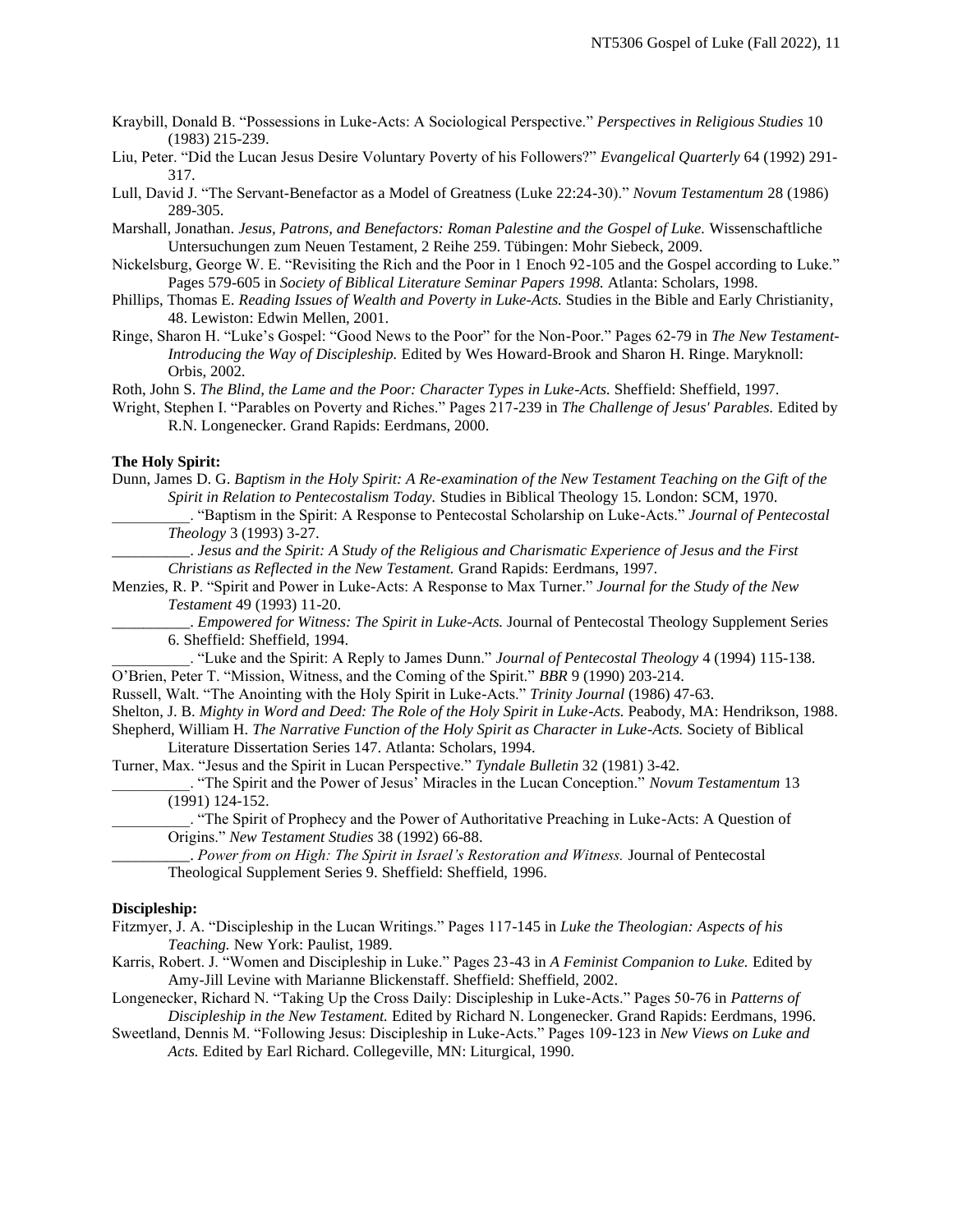#### **Death of Jesus:**

- Chance, Bradley J. "The Jewish People and the Death of Jesus in Luke-Acts: Some Implications of an Inconsistent Narrative Role." Pages 50-81 in *Society of Biblical Literature Seminar Papers 1991.* Edited by Eugene H. Lovering Jr. Atlanta: Scholars, 1991.
- Ehrman, Bart D. "The Cup, the Bread, and the Salvific Effect of Jesus' Death in Luke-Acts." Pages 576-591 in *Society of Biblical Literature Seminar Papers 1991.* Edited by Eugene H. Lovering Jr. Atlanta: Scholars, 1991.
- Garrett, Susan R. "The Meaning of Jesus' Death in Luke. *Word and World* 12 (1992) 11-16.
- Moessner, David P. "'The Christ Must Suffer,' The Church Must Suffer: Rethinking the Theology of the Cross in Luke-Acts." Pages 165-195 in *Society of Biblical Literature Seminar Papers 1990.* Edited by David J. Lull. Atlanta: Scholars, 1990.
- Sterling, Gregory. "*Mors philosophi:* The Death of Jesus in Luke." *Harvard Theological Review* 94 (2001) 383-402.
- Tiede, David L. "Contending with God: The Death of Jesus and the Trial of Israel in Luke-Acts." Pages 301-308 in *The Future of Early Christianity: Essays in Honour of Helmet Koester.* Minneapolis: Fortress, 1991.
- Tyson, Joseph B. *The Death of Jesus in Luke-Acts.* South Carolina: University of South Carolina Press, 1986. Van Henten, J. W. "Jewish Martyrs and the Lukan Passion Narrative." Pages 325-344 in *Luke and His Readers:*
- *Festschrift A. Denaux*. Edited by R. Bieringer, G. Van Belle, and J. Verheyden. Leuven: Peeters, 2005. Weatherly, Jon A. *Jewish Responsibility for the Death of Jesus in Luke-Acts.* Journal for the Study of the New Testament Supplement Series, 106. Sheffield: Sheffield, 1994.
- Zehnle, Richard. "The Salvific Character of Jesus' Death in Lucan Soteriology." *Theological Studies* 30 (1969) 420-444.

#### **Luke in the Second Century CE:**

- Bovon, François. "The Reception and Use of the Gospel of Luke in the Second Century." Pages 379-400 in *Reading Luke: Interpretation, Reflection, Formation.* Edited by C. Bartholomew, A. C. Thiselton, and Joel B. Green. Grand Rapids: Zondervan, 2005.
- Gregory, Andrew. *The Reception of Luke and Acts in the Period before Irenaeus: Looking for Luke in the Second Century.* Wissenschaftliche Untersuchungen zum Neuen Testament 169. Tübingen: Mohr Siebeck, 2003.
	- \_\_\_\_\_\_\_\_\_\_. "Looking for Luke in the Second Century: A Dialogue with François Bovon." Pages 401-415 in *Reading Luke: Interpretation, Reflection, Formation.* Edited by C. Bartholomew, A. C. Thiselton, and Joel
	- B. Green. Grand Rapids: Zondervan, 2005.

\_\_\_\_\_\_\_\_\_\_. "The Reception of Luke and Acts and the Unity of Luke-Acts." *Journal for the Study of the New Testament* 29 (2007) 459-472.

- Johnson, Luke Timothy. "Literary Criticism of Luke-Acts: Is Reception-History Pertinent?" *Journal for the Study of the New Testament* 28 (2005) 159-162.
- Rowe, Kavin C. "Literary Unity and Reception History: Reading Luke-Acts as Luke and Acts." *Journal for the Study of the New Testament* 29 (2007) 449-457.
	- \_\_\_\_\_\_\_\_\_\_. "History, Hermeneutics and the Unity of Luke-Acts." *Journal for the Study of the New Testament* 28 (2005) 131-157.
- Talbert, Charles H. *Luke and the Gnostics: An Examination of the Lucan Purpose.* Nashville: Abingdon, 1966.
- Tyson, Joseph B. *Marcion and Luke-Acts: A Defining Struggle.* Columbia: University of South Carolina Press, 2006.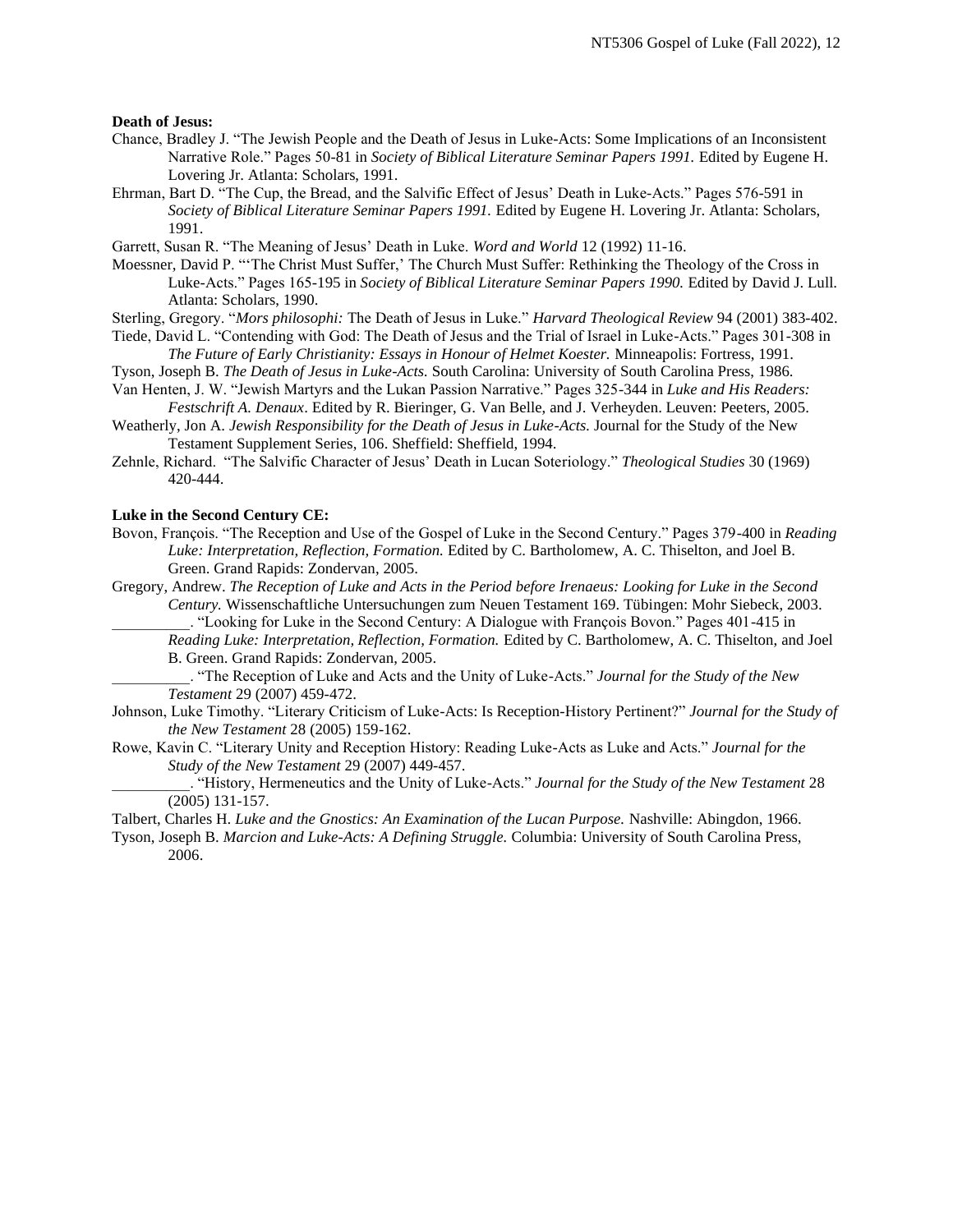# **Appendix A: Book Review**

*Definition of a critical book review: A paper that describes the nature and scope of a book and evaluates how well the author succeeded in his or her purpose for writing. The assessment component of the review requires evidence to support its conclusions.* 

# *Book Review Instructions*

Write a 4-5 page (1200-1500 words) review that includes two parts:

- 1. Part One: description of the book
- 2. Part Two: evaluation of the author's purpose

## *Part I – Describe the Book and Summarize its Content (2 - 2 ½ pages of book review)*

- o Begin by providing the author's name and the full title of the book.
- o Describe the book by answering the following questions:
	- What type of book is it? What subject matter does it cover?
	- What is the main purpose and thesis of the author?
	- Who is the main intended audience of the book? How does this have an impact on its overall presentation?
	- What is the particular perspective of the author and what role does this play in his presentation?
- o Briefly outline the content of each chapter:
	- Indicate how each chapter contributes to the overall purpose or thesis of the book.
	- Describe how the author organizes and presents his information.

## *Part II – Evaluate the Book (2 - 2 ½ pages of book review)*

- o Discuss the extent to which the author succeeds in fulfilling his purpose or thesis:
	- Evaluate the quality of the sources the author uses and his treatment of this evidence to support his thesis.
	- Evaluate the overall strength and logic of his argument.
	- Note both weaknesses and strengths in his argument.
	- Be sure to use specific examples to illustrate your critique.
- o Comment on the effectiveness of the overall organization of the book.
- o Indicate how the author's perspective and approach influences his purpose, argument, and conclusions.
- o Explain how the author's intended audience influences his purpose and choice of topic.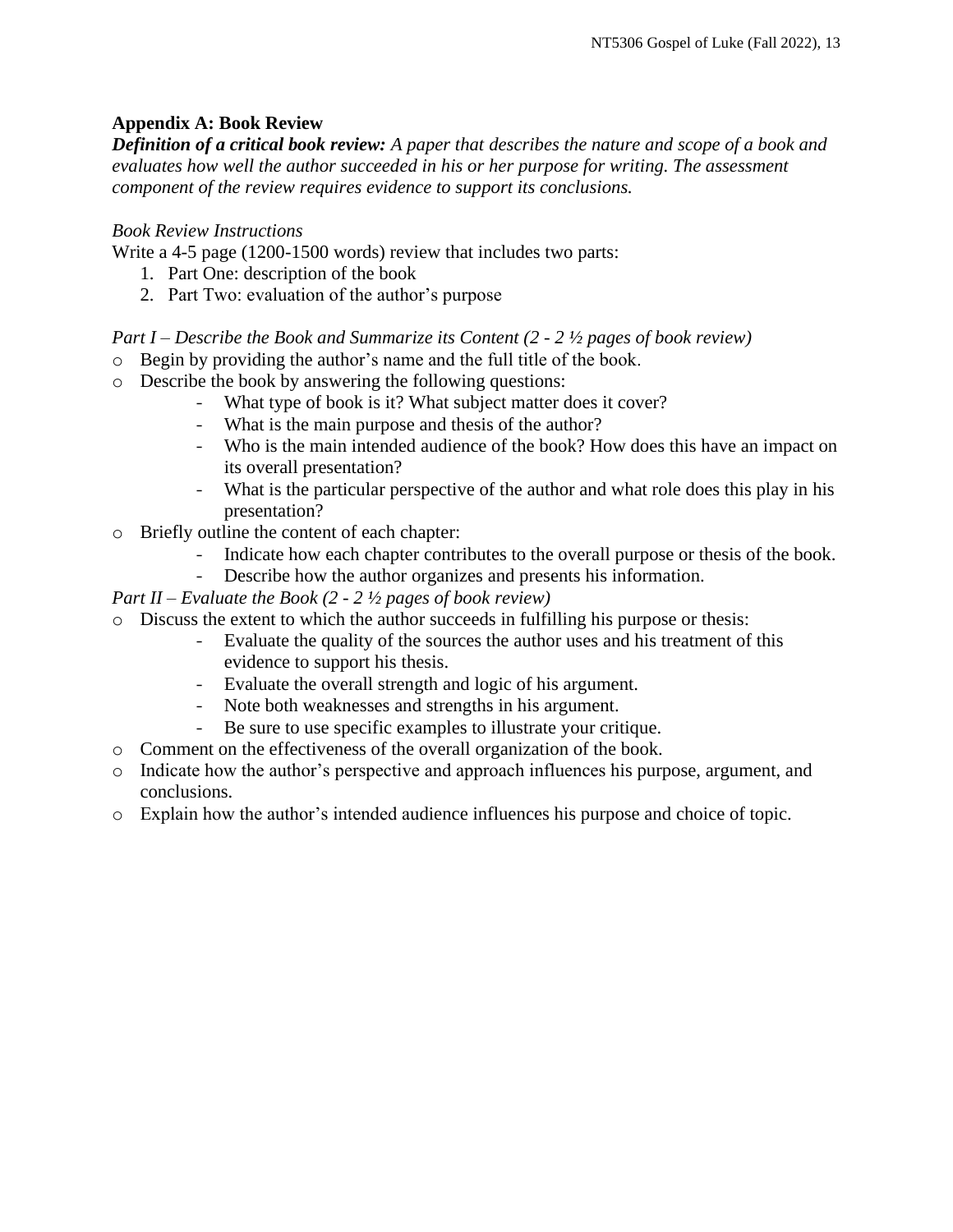## **Appendix B: Panel Article Assignments**

## **1. Instructions for oral panel presentations:**

Each student will present orally in ONE of the panel discussions (Wealth OR Death of Jesus). During these discussions, there will be four panelists who each give a 5-6 minute presentation of one of the four articles for the panel. The presentation will involve a 2-3 minute summary and a 2-3 minute critical evaluation of the article.

- 2-3 minute summary of the article:
	- o In this part of the presentation, each panelist should include the following information: a) the thesis of the article; b) the logic and primary evidence that the author uses to prove his or her thesis.
- 2-3 minute evaluation of the article:
	- o In this section, each panelist needs to discuss the extent to which she thinks the author successfully supported his or her thesis. This will involve an evaluation of the logic of the overall argument and the evidence used to support the argument.
- After each panelist has presented her article, the four panelists will engage in a 10-minute discussion of the panel articles:
	- o This part of the presentation need not follow a rigid structure. Panelists may want to compare the different articles and explain why they prefer some over others.
	- o Alternatively, they may wish to provide further critique of a specific article(s) and express their own interpretation of a biblical text.
	- o Panelists may discuss as a group how they will interact together during the group part of the presentation, but this is not a requirement.
- Class participation:
	- o After the panel discussion, the rest of the class will have an opportunity to ask the panel questions or to offer further comments.
- After the panel presentation, oral participants will submit a one-page (point form) summary of their notes for the presentation.

# **2. Instructions for the panel when a student is not presenting orally**:

For the panel in which a student does not present orally, she will need to provide written evaluation and summary of three of the articles in the panel in which she does not participate: Choose three articles from the panel in which you are not participating orally.

- o Write a one-page response to each article that includes the following information: a) the thesis of the article; b) the logic and primary evidence that the author uses to prove the thesis; c) an evaluation of the extent to which you think the author successfully supported the thesis. This will involve an evaluation of the logic of the overall argument and the evidence that the author uses to support the argument.
- o At the conclusion, identify which article you preferred and explain why this article was superior to, or more convincing than, the other articles in that panel.
- o **Note that you do not need to write a full introduction and conclusion for this exercise.**